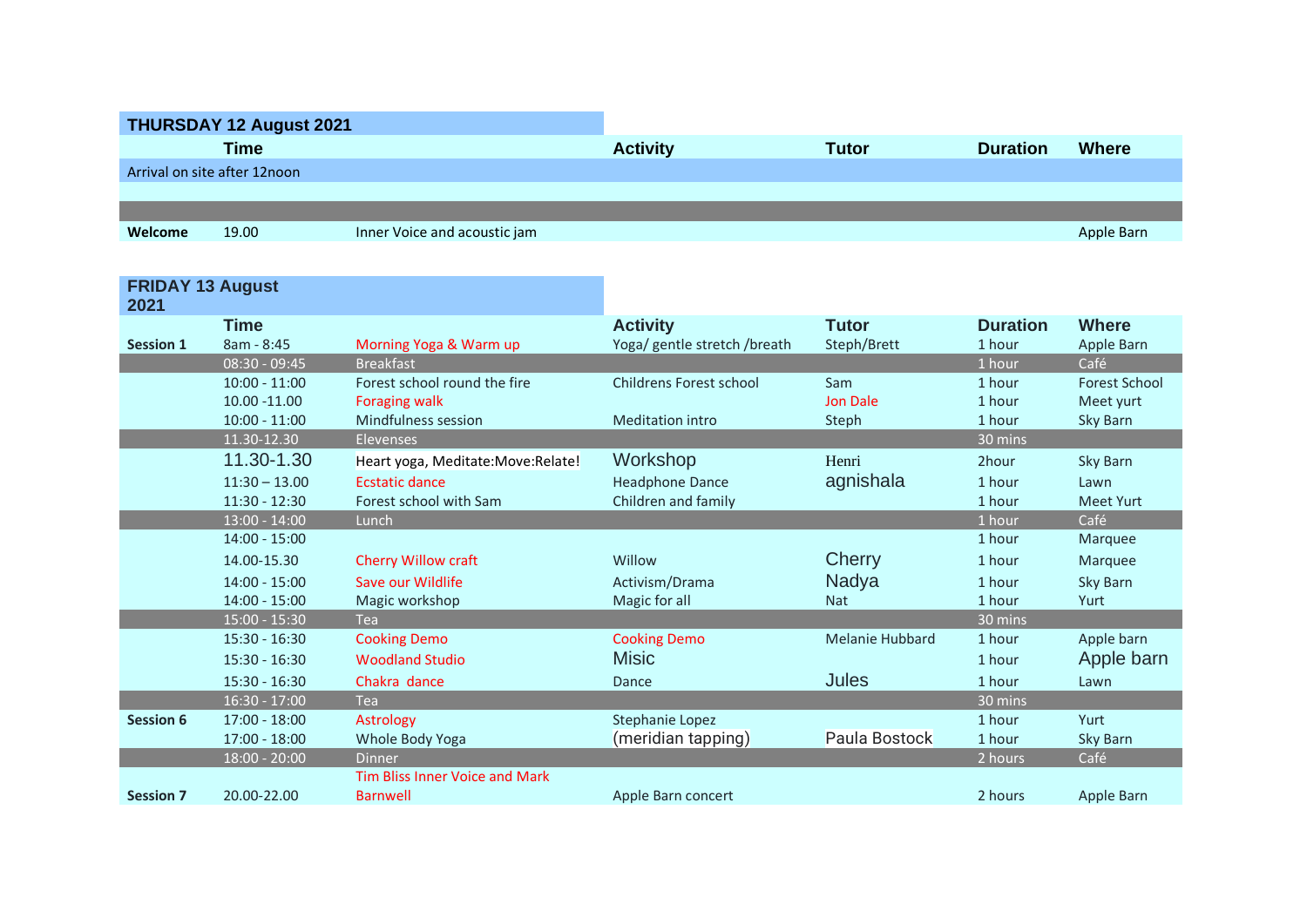## **10.30-12.30 Silent Disco**

| <b>SATURDAY 14 August 2021</b> |                 |                                      |                                |                        |                 |                     |
|--------------------------------|-----------------|--------------------------------------|--------------------------------|------------------------|-----------------|---------------------|
|                                | <b>Time</b>     |                                      | <b>Activity</b>                | <b>Tutor</b>           | <b>Duration</b> | <b>Where</b>        |
| <b>Session 1</b>               | $08:00 - 08:45$ | Morning Yoga & Warm up               | Yoga                           | Helz / Dr Steph        | 45 mins         | Apple Barn          |
|                                |                 |                                      |                                |                        | 1 hour          |                     |
|                                | $08:30 - 09:45$ | <b>Breakfast</b>                     |                                |                        | 15mins          | Café                |
| <b>Session 2</b>               | $10:00 - 11:00$ |                                      |                                |                        | 1 hour          | Apple barn          |
|                                | 10.00-11.00     | <b>Walk Foraging</b>                 |                                | John Dale              | 1 hour          | Marquee             |
|                                | 10.00-11.00     | Tumbling on air track                | Acrobatics for children        | Cara                   | 1 hour          | <b>Big Top Dome</b> |
|                                | $10:00 - 11:00$ | <b>Astrology Talk</b>                |                                |                        | 1 hour          | Yurt                |
|                                | $10:00 - 11:00$ |                                      |                                |                        | 1 hour          |                     |
|                                | $11:00 - 11:30$ | Elevenses                            |                                |                        | 30 mins         |                     |
| <b>Session 3</b>               | $11:30 - 12:30$ | <b>Acrobatics/Parcour with Said</b>  | Acrobatics for children        | Said                   | 1 hour          | <b>Big Top</b>      |
|                                | 11:30 - 12:30   | Cooking demo                         |                                | <b>Melanie Hubbard</b> | 1 hour          | Apple Barn          |
|                                | 11.30 - 13.00   | <b>Ecstatic dance</b>                | <b>Headphone Dance</b>         | agnishala              | 1 hour          | Lawn                |
|                                | $11.30 - 13.00$ | Cherry Willow craft                  | Willow                         | Cherry                 | 1 hour          | Sky Barn            |
|                                | 11:30 - 12:30   |                                      |                                |                        | 1 hour          | <b>Big Top</b>      |
|                                |                 |                                      |                                |                        |                 |                     |
|                                | 13.00-14.00     | <b>Giles</b>                         | Singer/song writer             | Giles                  | 1 hour          | Apple Barn          |
|                                |                 |                                      |                                |                        |                 |                     |
|                                |                 |                                      |                                |                        |                 |                     |
| <b>Session 4</b>               | $14:00 - 15:00$ | Acrobatics / Parcour ages 15+        |                                | Said                   | 1 hour          | <b>Big Top</b>      |
|                                | $14:00 - 15:00$ |                                      |                                |                        | 1 hour          | Apple Barn          |
|                                | $14:00 - 15:00$ | Save our Wildlife                    | Activism/Performance           | Nadya                  | 1 hour          | Yurt                |
|                                | $14.00 - 15.00$ | <b>Juliette Talk</b>                 | <b>Wisdom Plants/Mushrooms</b> | Juliette               | 1 hour          | Apple Barn          |
|                                | $14:00 - 15:00$ |                                      |                                |                        | 1 hour          |                     |
|                                | $15:00 - 15:30$ | Tea                                  |                                |                        | 30 mins         |                     |
| <b>Session 5</b>               | $15:30 - 16:30$ |                                      |                                |                        | 1 hour          | Outdoor rig         |
|                                |                 | From under cover journalist to vegan |                                |                        |                 |                     |
|                                | $15.30 - 16.30$ | farmer                               | <b>Talk</b>                    | <b>Rich Hardy</b>      | 1 hour          | Applebarn           |
|                                | 15:30 - 16:30   |                                      |                                |                        | 1 hour          |                     |
|                                | $15:30 - 16:30$ |                                      |                                |                        | hour            | Marquee             |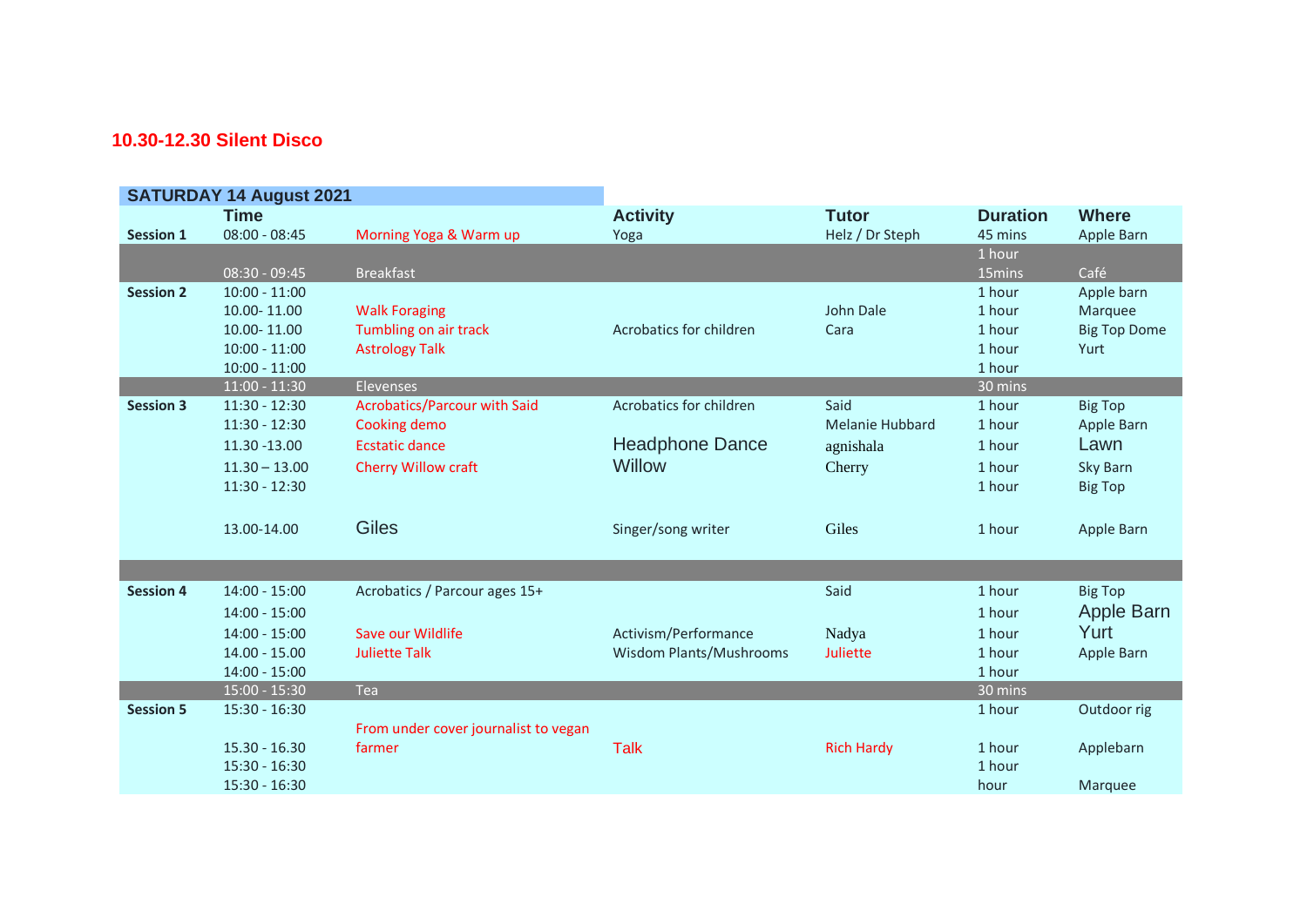|                  | $15.30 - 16.30$ |                                    |                      |              | 1 hour            | Apple Barn          |
|------------------|-----------------|------------------------------------|----------------------|--------------|-------------------|---------------------|
|                  | $16:30 - 17:00$ | Tea                                |                      |              | 30 mins           |                     |
| Session 6        | $17:00 - 18:00$ | Forest walk/talk Addy              | Walk                 | Addy         | 1 hour            |                     |
|                  | $17:00 - 18:00$ | Chakra dance                       | dance                | Jules        | 1 hour            | Apple Barn          |
|                  | $17:00 - 18:00$ | Workshop                           | <b>Essential Oil</b> | Gerri O'Mara |                   |                     |
|                  | $18:00 - 19:00$ |                                    |                      |              | 2 hours           | Apple Barn          |
|                  | $18.00 - 19.00$ | <b>Anairda and the Anarkistas</b>  | Music/dance          |              |                   | Apple Barn          |
| <b>Session 7</b> | $19:00 - 20.30$ | Circus double bill – Morrocan acro |                      |              | 1.5 <sub>hr</sub> | <b>Big Top Dome</b> |
|                  |                 | Woodland Studios 432hz Inner       |                      |              |                   |                     |
|                  | $21:00 - 22:00$ | Voice                              |                      |              | 1 hour+           | Apple Barn          |

## **10.30-12.30 Silent Disco**

| <b>SUNDAY 15 August 2021</b> |                 |                                 |                       |                        |                 |              |
|------------------------------|-----------------|---------------------------------|-----------------------|------------------------|-----------------|--------------|
|                              | <b>Time</b>     |                                 | <b>Activity</b>       | <b>Tutor</b>           | <b>Duration</b> | <b>Where</b> |
|                              |                 |                                 |                       |                        |                 |              |
| Session 1                    | $08:00 - 08:45$ | Morning Yoga & Warm up          | Yoga                  |                        | 45 mins         | Apple Barn   |
|                              |                 |                                 |                       |                        |                 |              |
|                              |                 |                                 |                       |                        |                 |              |
| Session 2                    | 10:0            |                                 | <b>Foraging walk</b>  | Jon Dale               | 1 hour          | Marquee      |
|                              | $10.00 - 11.00$ |                                 |                       |                        | 1 hour          |              |
|                              | $10:00 - 11:00$ |                                 | Cooking demo          | <b>Melanie Hubbard</b> | 1 hour          | Apple Barn   |
|                              | $1.00 - 11.00$  |                                 |                       |                        | 1 hour          |              |
|                              | $10:00 - 11:00$ |                                 |                       |                        | 1 hour          |              |
|                              | $11:00 - 11:30$ | <b>Elevenses</b>                |                       |                        | 30 mins         |              |
| Session 3                    | $11:30 - 12:30$ |                                 |                       |                        | 1 hour          |              |
|                              | $11:30 - 12:30$ | Workshop                        | <b>Essential Oils</b> | Gerri O'Mara           | 1 hour          | Yurt         |
|                              | $11:30 - 12:30$ | <b>Jules</b>                    | <b>Chakra Dance</b>   | <b>Jules</b>           | 1 hour          | Sky Barn     |
|                              | 11.30 - 12.30   | Save our Wildlfe                | Activism/performance  | Nadya                  | 1 hour          | Marquee      |
|                              | $13:00 - 14:00$ | Lunch                           |                       |                        | 1 hour          | Café         |
| Session 4                    | 14.00 - 1530    |                                 |                       |                        |                 |              |
|                              | 14.00 - 15.30   | <b>Cherry Willow craft</b>      | Willow weaving        | Cherry                 |                 | Marquee      |
|                              | 14.00 - 15.30   | <b>Estactic Dance</b>           | Headphone dance       | agnishala              |                 | Lawn         |
|                              | 14:00 - 15:30   | Seasonal wild food daily basics | Workshop              | Terersa Effat          | 1 hour          | Yurt         |